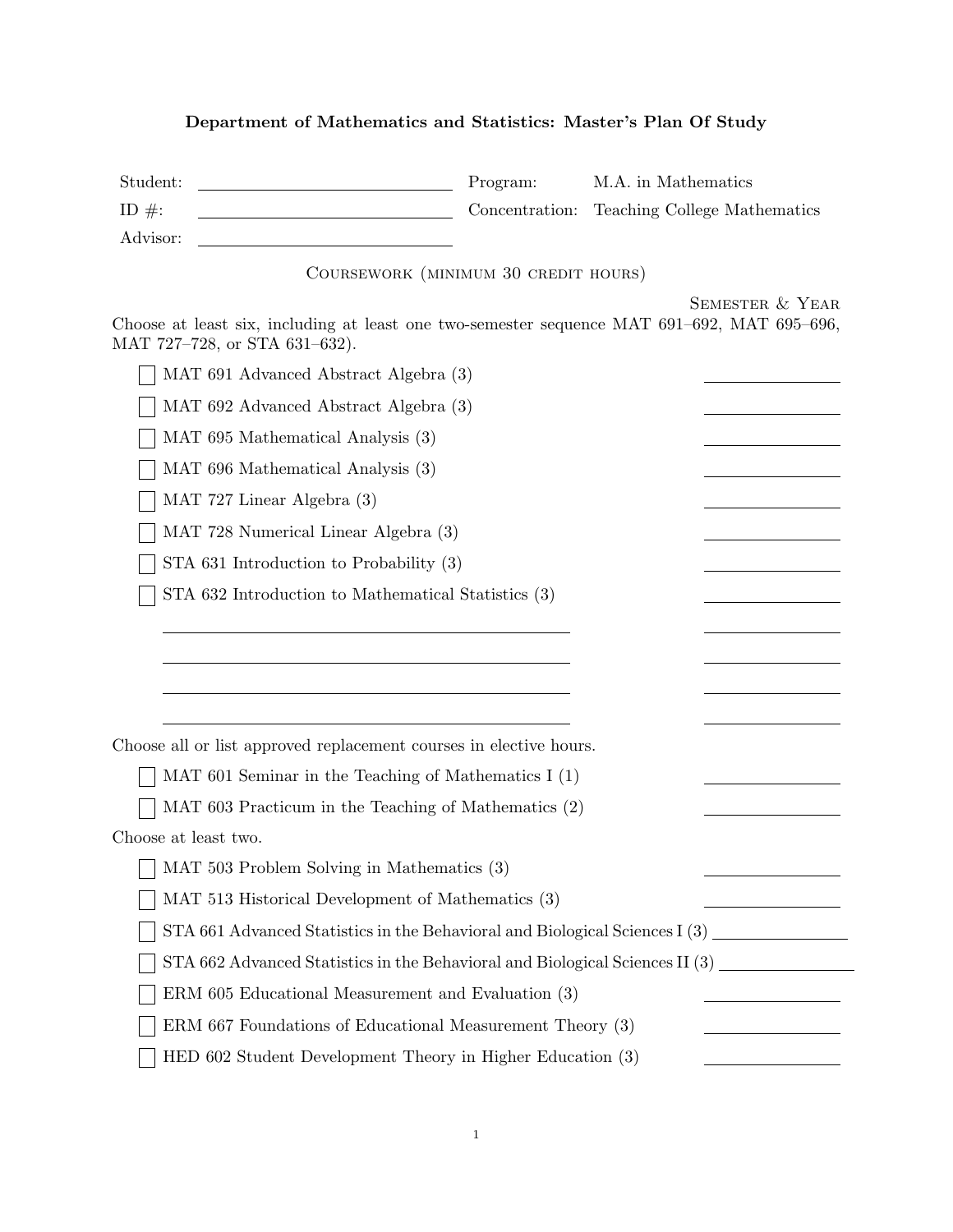Choose remaining elective credits approved by the DGS that may count toward the minimum of 30 credit hours required.

 $\overline{\phantom{a}}$ 

 $\overline{\phantom{a}}$ 

<u> 1980 - Johann Barn, mars an t-Amerikaansk ferske omr</u>

<u> 1980 - Johann Barbara, martxa a</u>

MAT 602 Seminar in Mathematical Software (3)  $\Box$ 

MAT 687 Project in Mathematics (3)

 $\Box$  STA 698 Project in Statistics (3)

Choose additional electives that do not count toward the required 30 hours.

<u> 1989 - Johann Barbara, martxa alemaniar a</u>

<u> 1989 - Johann Barn, fransk politik (f. 1989)</u>